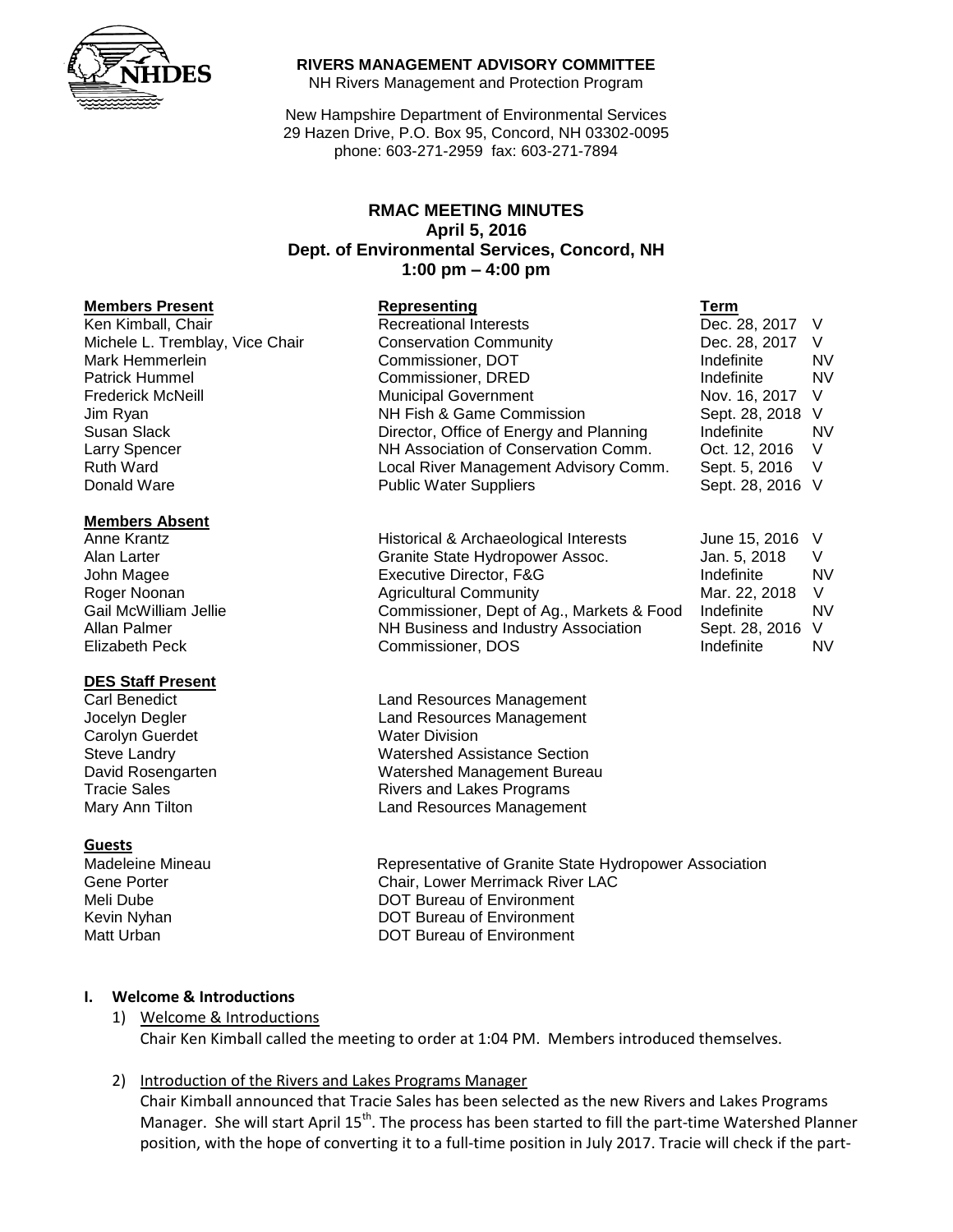time staff has to interview for the position when it becomes full time. Michele L. Tremblay volunteered to be part of the interview team.

# **II. Acceptance of the Consent Agenda**

- 1) January 28, 2016 RMAC Meeting Minutes
	- *Ruth Ward made a motion to accept the RMAC Meeting minutes of January 28, 2016, second by Donald Ware. Motion passed unanimously.*
- 2) January 28, 2016 Joint RMAC/LMAC Meeting Minutes
	- *Michele L. Tremblay made a motion to accept the Joint RMAC/LMAC Meeting minutes of January 28, 2016, second by Jim Ryan. Motion passed unanimously.*

Tracie presented the idea of shortening future minutes to include only major discussion topics, decisions, and action items. Members expressed approval of this concept.

# **III. RMPP Program Updates**

- 1) RMAC Membership
	- a. Membership Status

Anne Krantz will not be renewing her membership on the RMAC when her term ends in June. She has recommended making the Historic/Archeological seat a more flexible representative. Michele, Susan Slack and Don all agreed that the seat is important. Future watershed planning and management may require more of an archeological role. David Stewart Smith and Doug Mclane were suggested as potential candidates for the seat. Michele will follow up with Mr. Stewart Smith.

Terms expiring in September: Don Ware, Allan Palmer, Larry Spencer, Ruth Ward

b. Member Participation Policy Update

Michele spoke with the Governor's office regarding regularly absent committee appointees, and learned that it falls to the committee chair to ask the non-participant if he or she is willing to step aside, and to notify the nominating organization that its interests are not being represented and let them decide how to proceed. The Governor's office does not take action on a non-participant.

Madeleine Mineau will speak with GSHA President Richard Norman on April 26<sup>th</sup> about the hydropower seat. Brian Maloy of Monadnock Paper Mills has also expressed interest in the seat.

- 2) Rivers and Lakes Program Staffing Covered during the Introductions.
- 3) River Nominations (Androscoggin, Warner, and Snake Rivers)
	- Androscoggin The public meeting is Thursday, April  $14<sup>th</sup>$  at 5 pm at the Mahoosuc Inn, Milan. The committee has sent out postcards to riparian landowners informing them of the meeting. DES has the data and capability to generate mailing lists of riparian landowners, but owner mailing addresses are not public information. DES is seeking permission to give mailing addresses to future nominating committees to meet the requirements of RSA 483:6, which will significantly reduce the time required to collect the addresses, but permission was not available for the Androscoggin group. Ken added that they are considering whether to start the nomination at the Errol Dam or at the confluence of the Magalloway River (near the outlet Lake Umbagog).
	- Warner Nomination continues by CNHRPC. Michele, in her role as an LAC Chair, and Tracie attended a nominating committee meeting on March  $16<sup>th</sup>$  that went pretty well. Still some resistance from landowners who own existing or breached dams, but committee is willing to classify segments as Community to accommodate. There are also questions from the Warner Board of Selectmen about the value of the designation for rivers already under Shoreland. The public meeting is Wednesday, April 20<sup>th</sup> at 6:30 in Warner.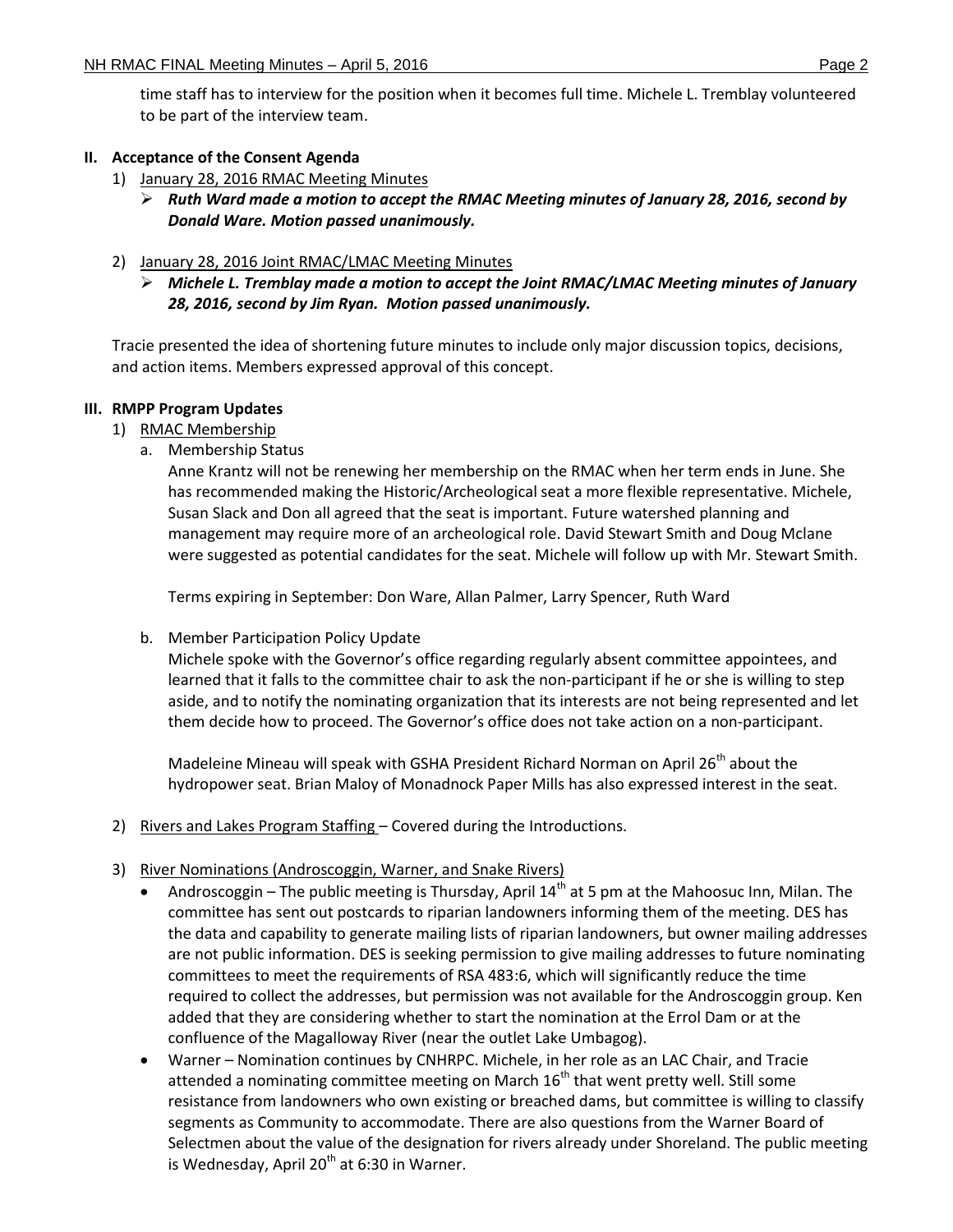Snake – Center Harbor ordinances have passed, so do not expect this nomination to come forward. Snake is designated Prime Wetland by Center Harbor, with 125 ft. protective buffer (includes septic), and many properties on New Hampton side already have conservation easements.

# **IV. RMPP Rules Update**

Michele reminded the group that the updated rules proposed by the RMAC eliminate the point system, but retain the other rule sections with a few updates. Tracie said the RMAC's letter forwarding the revised Rivers Program rules was sent to DES Legal, and Pete Demas has been assigned to review them. We have not heard back, and may not due to a backlog of expiring rules. The current 2 nominations will have to use the old rules unless the new rules go to JLCAR soon. Ken will send Director Forbes a note to move the process forward.

## **V. Stream Crossing Rules (Env-Wt 900) and Routine Roadway Maintenance BMP Manual**

Staff from DOT and the NHDES Land Resources Management Bureau joined the meeting. Matt Urban explained the need to update aging stream crossing infrastructure to improve Aquatic Organism Passage (AOP) and prevent culvert failures. The current rules require that all stream crossings in Designated River corridors use the standard dredge and fill application, which is expensive and time-consuming, resulting in projects outside of corridors being prioritized over projects in corridors. DOT proposed using criteria and processes in the Routine Roadway Maintenance Manual in some areas of Designated River corridors, based on the river's classification. Kevin Nyhan introduced SADES, a one-stop location for NH culvert crossing data and assessment protocols.

Proposal: Routine Roadway process would be used EXCEPT:

- Within ¼ mile of a "Natural" Designated River
- 250' of a "Rural" Designated River
- 100' of a "Rural/Community" Designated River
- Within the channel or banks of a "Community" Designated River

Concerns expressed by the RMAC included the lack of incentive for culvert improvements over in-kind replacements and the use of PBNs with 5-day turn-around times that do not give LACs an opportunity to provide local input. Ken noted that DOT's proposal is not based on biology of the stream, because many factors beyond biology affect the classification decision. Larger, Tier 3 streams would still require a standard dredge and fill permit. It may make sense to have a single set distance for all river classifications. Also, a definition of AOP needs to be included in the manual.

## **VI. River-related Legislation**

1) RSA 483 and House Bill 1595

The House RR&D Committee made some changes, including retaining the requirement to notify riparian landowners of a nomination. At the Senate E&NR hearing, a proposal was issued to "protect" riparian interests rather than to "respect" them. The LMAC is sending a letter in support of HB1595.

- 2) Instream Flow Program Legislation House Bill 1461 Passed in the House with the RMAC's recommended amendment. We are now waiting for the Senate E&NR hearing to be scheduled.
- 3) Other 2016 Bills

Language from HB1517, which was sent to interim study, has been proposed in SB352. The RMAC opposes the reduction in the dock setbacks in whichever bill in which it appears. Tracie will draft a letter of testimony, without opposing the Ritson cove name change.